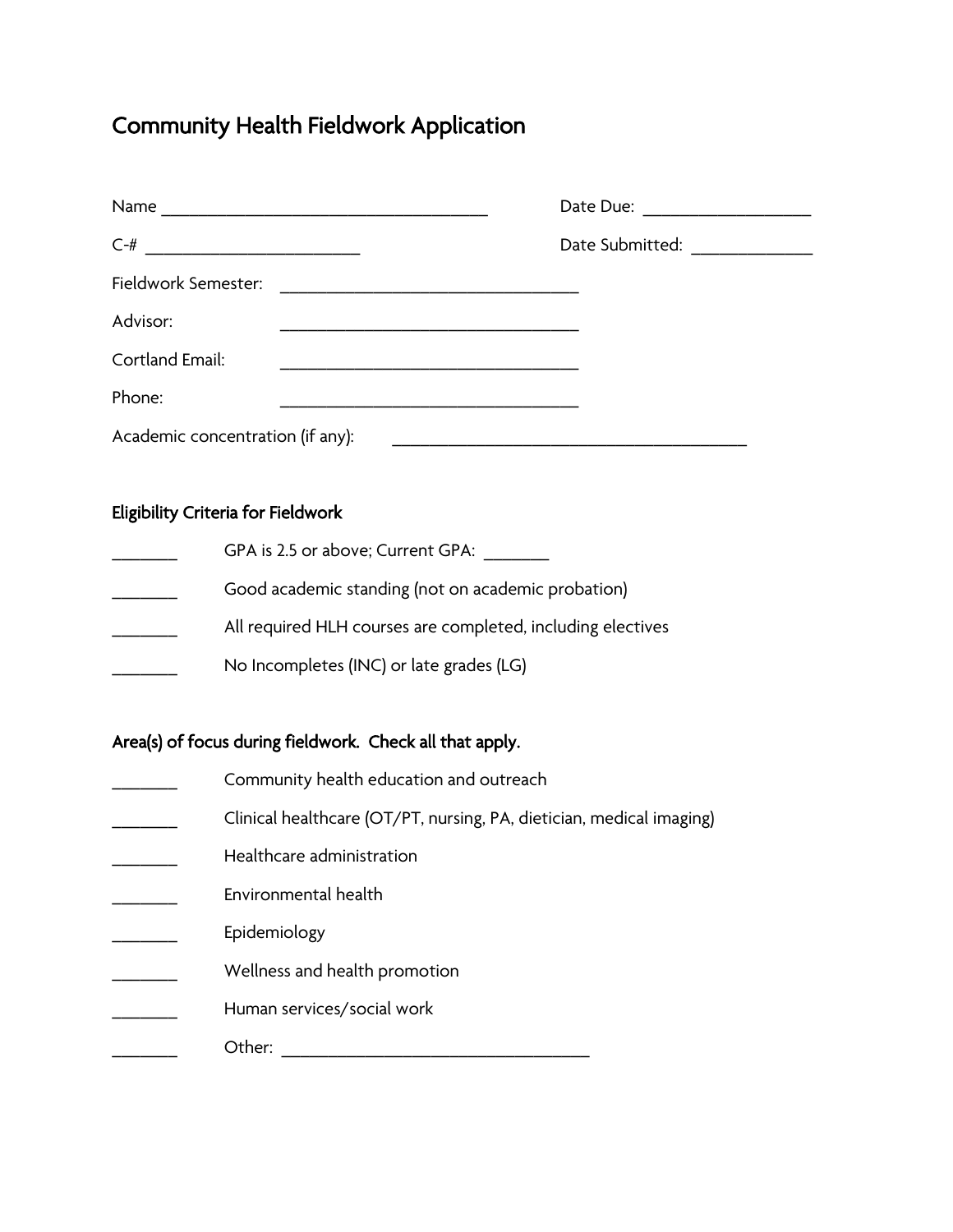## Primary (or First Quarter) Agency Information

| Name:                   |                                  |  |  |
|-------------------------|----------------------------------|--|--|
| Address:                |                                  |  |  |
|                         |                                  |  |  |
|                         | Contact person's name and title: |  |  |
| Contact person's email: |                                  |  |  |
| Contact person's phone: |                                  |  |  |

## Back-up Agency Information

NOTE: The Health Department recommends that all students identify a back-up placement in the event that the planned placement does not work out. Although unlikely in most cases, it is typical for at least one planned placement to fall through every semester. These events have the potential to delay fieldwork to a later semester.

| Name:                                              |                                                                                                                       |  |                                                            |  |  |
|----------------------------------------------------|-----------------------------------------------------------------------------------------------------------------------|--|------------------------------------------------------------|--|--|
| Address:                                           |                                                                                                                       |  |                                                            |  |  |
|                                                    |                                                                                                                       |  |                                                            |  |  |
|                                                    | Contact person's name and title:                                                                                      |  |                                                            |  |  |
| Contact person's email:                            |                                                                                                                       |  | <u> 1989 - Johann Barn, amerikansk politiker (d. 1989)</u> |  |  |
| Contact person's phone:                            |                                                                                                                       |  |                                                            |  |  |
|                                                    |                                                                                                                       |  |                                                            |  |  |
| Second Quarter Agency Information (if applicable): |                                                                                                                       |  |                                                            |  |  |
| Name:                                              | <u> 1989 - Johann Harry Harry Harry Harry Harry Harry Harry Harry Harry Harry Harry Harry Harry Harry Harry Harry</u> |  |                                                            |  |  |
| Address:                                           |                                                                                                                       |  |                                                            |  |  |
|                                                    |                                                                                                                       |  |                                                            |  |  |
|                                                    | Contact person's name and title:                                                                                      |  |                                                            |  |  |
| Contact person's email:                            |                                                                                                                       |  |                                                            |  |  |